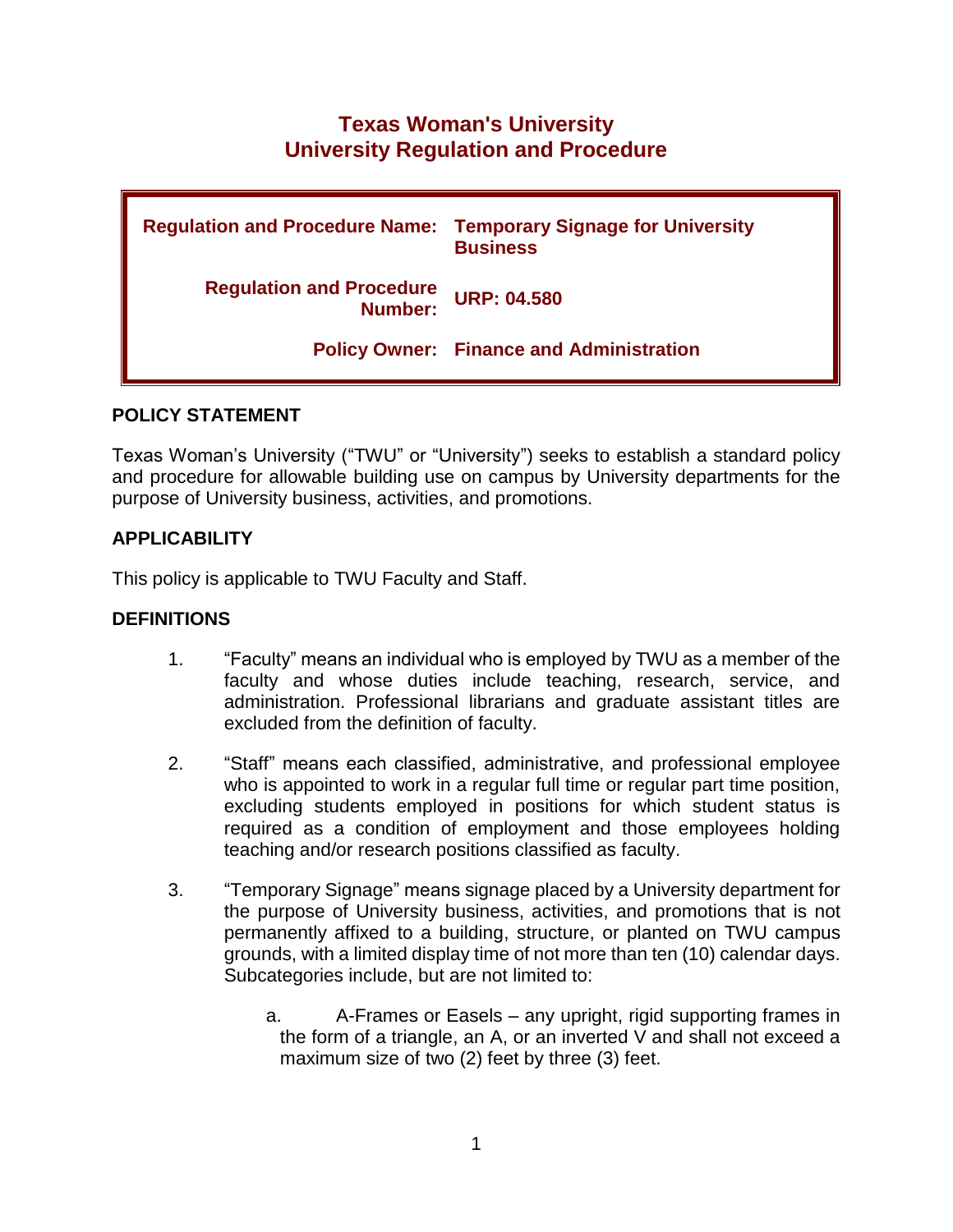- b. Banners larger signs, up to six (6) feet in width and eight (8) feet in length, unless approved in advance by FMC and appropriate department.
- c. Retractable and pop-up banners Indoor or outdoor banners that are freestanding, portable, and intended to occupy an assigned space for the duration of an event without requiring any mounting or hanging.
- d. Posters placards or bills posted or intended for posting in a public space, for advertising, usually decorative or pictorial.
- e. Stake Signs temporary signs that are affixed to the ground with stakes or poles and intended to be displayed for a limited period of time.

# **REGULATION AND PROCEDURE**

- I. General
	- A. Temporary signage used for the purpose of University business is governed by this policy and must comply with appropriate University building use standards as set forth in this policy.
	- B. Temporary signage used for the purpose of free speech and expression, is governed by TWU Regent Policy B.20005: Freedom of Speech and Expression and TWU URP 01.200: Speech, Expression, and Assembly and shall comply with those policies.
- II. University Building Use
	- A. Allowed Temporary Signage

Temporary signage may be used for University communications and the promotion of University activities and events. Temporary signage in and on University buildings shall only be used for the purposes of University business by TWU employees. Signage shall not:

- 1. Violate any local, state, or federal law or TWU Regent Policies or University Regulations and Procedures ("URPs");
- 2. Use obscene or libelous language, images, or materials;
- 3. Promote the use of alcoholic beverages, tobacco, or illegal drugs; or
- 4. Promote unauthorized communication or sponsorship by TWU.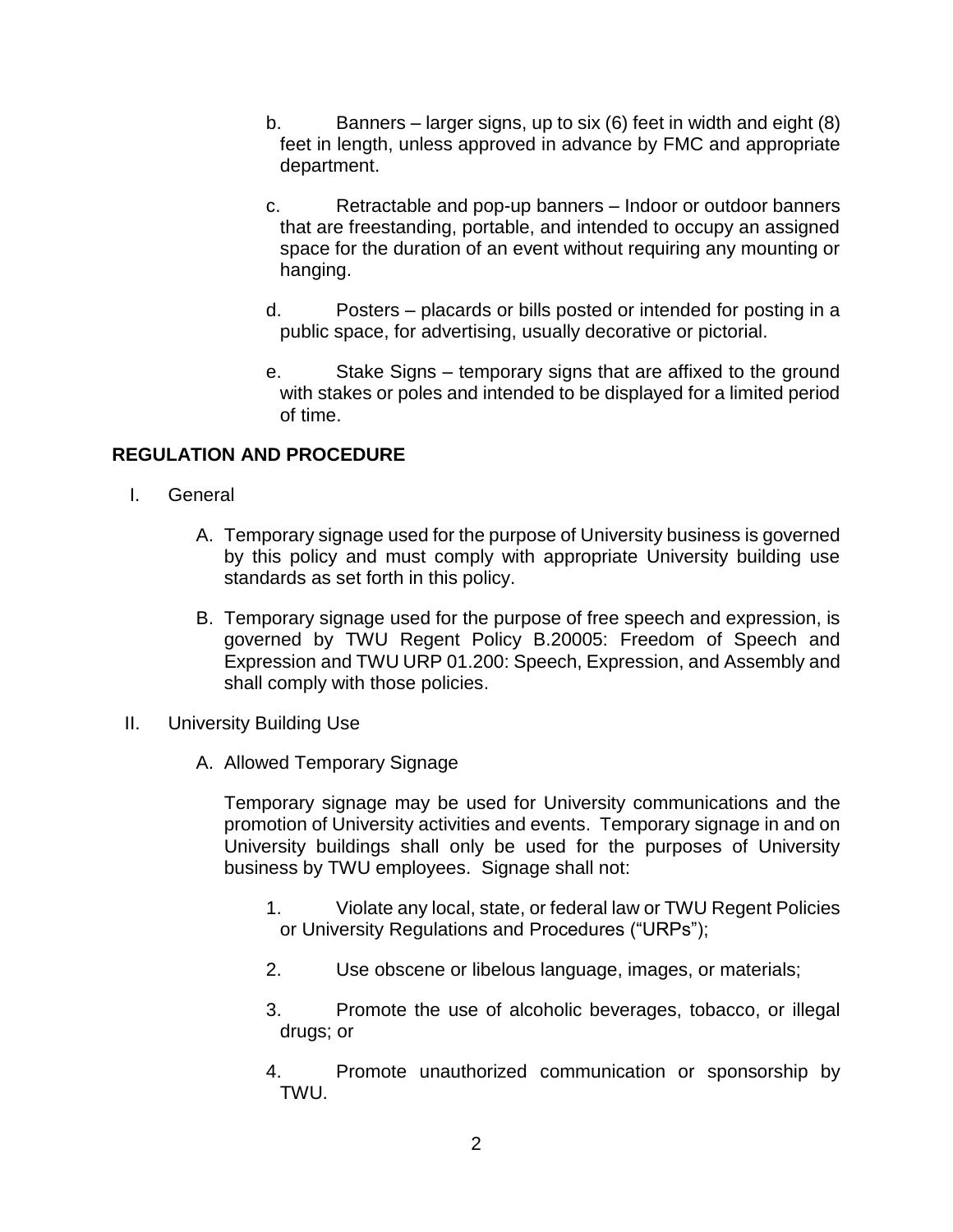- B. Design and Size of Temporary Signage
	- 1. Signs with the TWU logo and other University marks must conform to TWU Marketing and Communication's brand guidelines.
	- 2. Signage shall not exceed a maximum size of eighteen (18) inches by twenty-four (24) inches, unless identified as a banner and shall comply with the six (6) feet by eight (8) feet maximum size.
	- 3. Signs shall be reviewed and approved by Facilities Management and Construction ("FMC") and the appropriate Department Head prior to posting.
- C. Chalking Prohibitions
	- 1. Chalking is not allowed on brick or pavers, building surfaces, benches, University seals or other inlays; and
	- 2. Chalking is not allowed under overhangs.
	- 3. Chalking found in any of the above locations will be immediately removed.
- D. Placement of Temporary Signage
	- 1. University buildings, including bulletin boards and other posting locations assigned to academic or administrative departments, are for official University business use only. These locations may not be used for temporary signage without the consent of the appropriate department.
	- 2. The placement of all temporary signage is permissible only at approved locations and with the approval of the respective department, FMC, and Marketing and Communication. *See* the FMC Knowledge Base for the approved locations for temporary signage ("Banners on Campus").
- E. Installation of Temporary Signage

The installation and removal of large banners and other temporary signage will be directed by FMC through the work order process found on the FMC website.

- F. Bulletin Board Requirements
	- 1. The installation and removal of bulletin boards will be directed by FMC through the work order process found on the FMC website. Each bulletin board will be assigned to a TWU academic or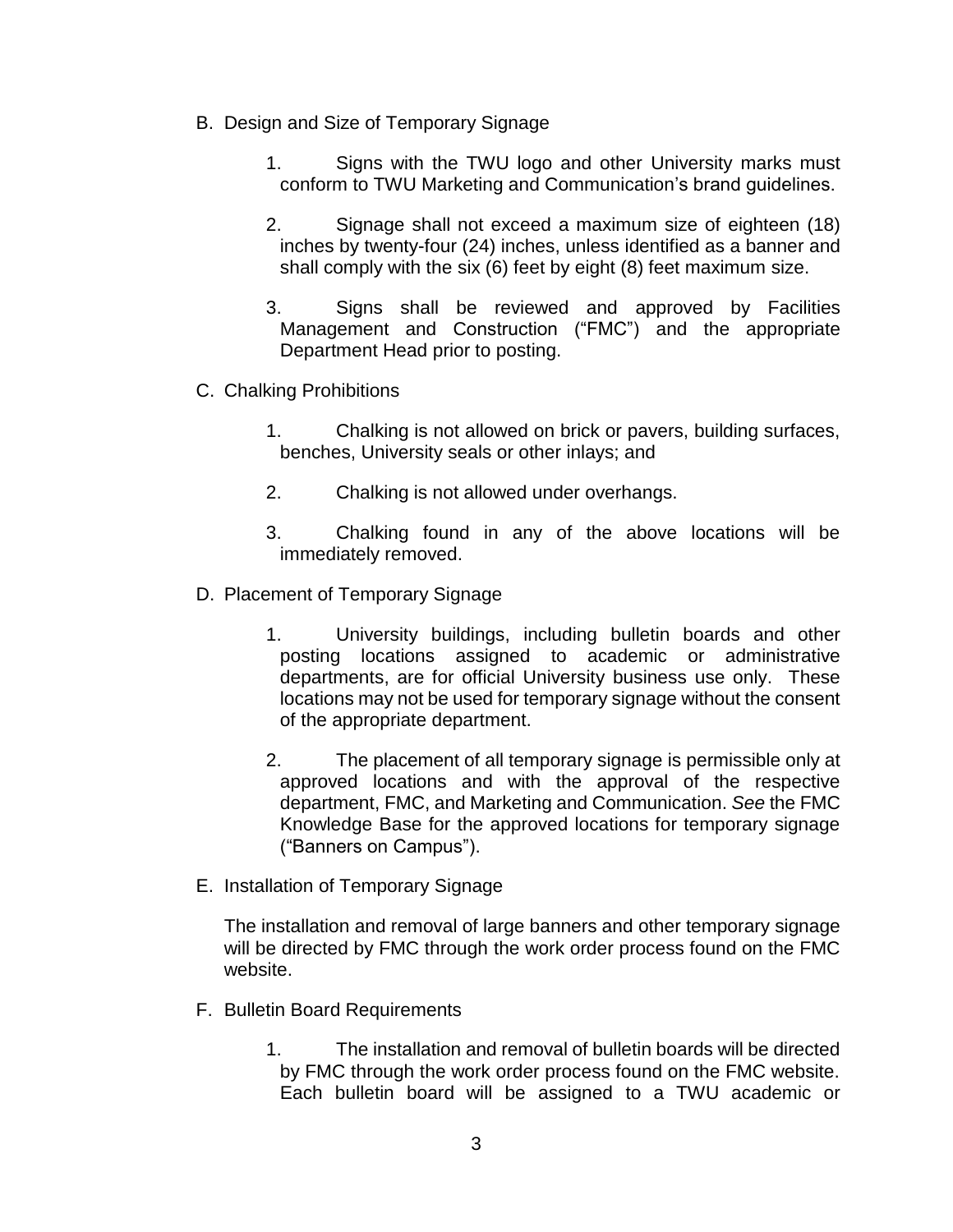administrative department for the display of materials related to University business.

- 2. The assigned TWU academic or administrative department will be responsible for ensuring that all temporary signage placed on their assigned bulletin board meets the requirements of this policy.
- 3. Hard Surface Bulletin Boards Requirements
	- a. Hard surface bulletin boards are those with a finished metal surface, painted surface, chalkboards, wood, or other hard material surface.
	- b. The temporary signage must be posted with double-faced masking tape or regular masking tape doubled on the back. The tape should be affixed to the back of the temporary signage in such a manner that no tape is visible. Transparent tape or adhesives should not be used on hard surface boards.
- 4. Soft Surface Bulletin Boards Requirements
	- a. Soft surface bulletin boards are those that have cork or other soft material surface.
	- b. Thumbtacks should be used for posting material on these boards. Nails, screws, transparent tape, or adhesives should not be used on soft surface boards.
- G. Removal of Temporary Signage
	- 1. Temporary signage may be removed under the following circumstances:
		- a. If it has been damaged by weather;
		- b. If it has been deemed a safety hazard by FMC or Risk Management;
		- c. If the information contained in the temporary signage is no longer current or applicable; or
		- d. If it is not able to be read or understood.
	- 2. Temporary signage on bulletin boards may be cleared periodically at the discretion of the assigned department, and the department reserves the right to remove a temporary sign that is in violation of this policy at any time.